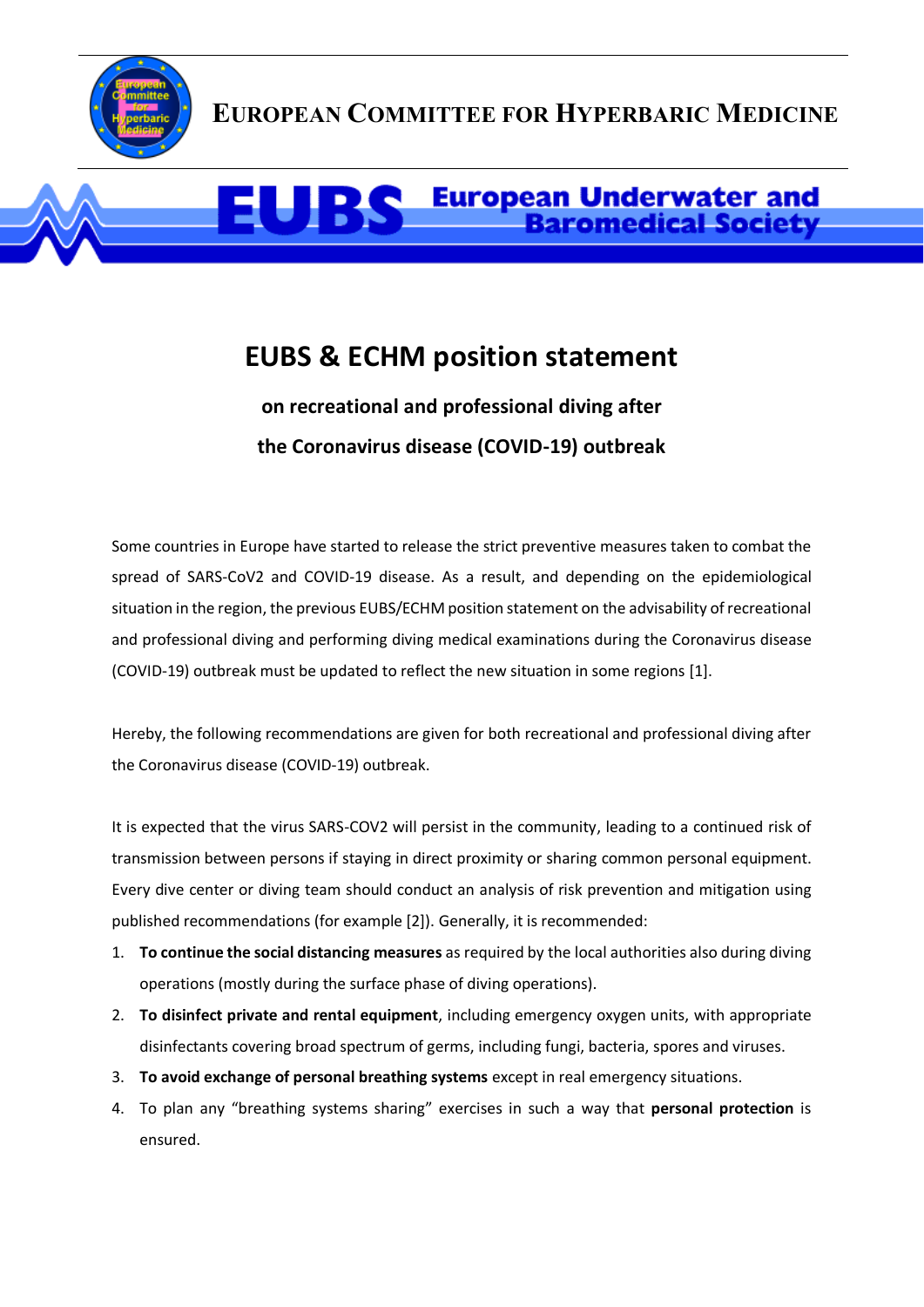Scientific data on the clinical consequences of COVID-19 on the medical fitness for diving is scarce, as there is still less than six (6) months since the first cases were reported in Europe. Clinical publications show cases with severe deterioration of lungs, heart, central nervous system and kidneys after COVID-19 infection. Some concerns have been raised specifically for divers, as persisting lung or cardiac involvement has been noted [3] and there are already some national or language specific recommendations published, for example [4, 5]. As agreed by the panel of diving medicine experts, it is recommended:

- 5. **that divers who have tested positive for COVID-19 but have remained completely asymptomatic** should wait at least one (1) month before resuming diving
- 6. **that divers who have had symptomatic COVID-19, but not requiring hospitalization**, should wait at least three (3) months before applying for fit-to-dive clearance conducted by a diving medicine specialist
- 7. **that divers who have been hospitalized with or because of pulmonary symptoms in relation to COVID-19**, should wait at least three (3) months before applying for fit-to-dive clearance conducted or coordinated by a diving medicine specialist, with complete pulmonary function testing (at least FVC, FEV1, PEF25-50-75, RV and FEV1/FVC, and an exercise test with peripheral oxygen saturation measurement) as well as a high-resolution CT scanning of the lungs.
- 8. **that divers who have been hospitalized with or because of cardiac problems in relation to COVID-19**, should wait at least three (3) months before applying for fit-to-dive clearance conducted or coordinated by a diving medicine specialist with cardiac evaluation, including echocardiography and exercise test (exercise electrocardiography).

In case of any doubts, please contact the EUBS [\(www.eubs.org\)](http://www.eubs.org/) or ECHM [\(www.ECHM.org\)](http://www.echm.org/). Recommendations issued on **21st May 2020**.

| /-/ signature  | /-/ signature      | /-/ signature             |
|----------------|--------------------|---------------------------|
| Ole Hyldegaard | Jean-Eric Blatteau | Peter Germonpre           |
| President      | Vice-President     | <b>Honorary Secretary</b> |
|                |                    |                           |
| /-/ signature  | /-/ signature      | /-/ signature             |
| Jacek Kot      | Alessandro Marroni | Wilhelm Welslau           |
| President      | Vice-President     | Secretary General         |
|                |                    |                           |